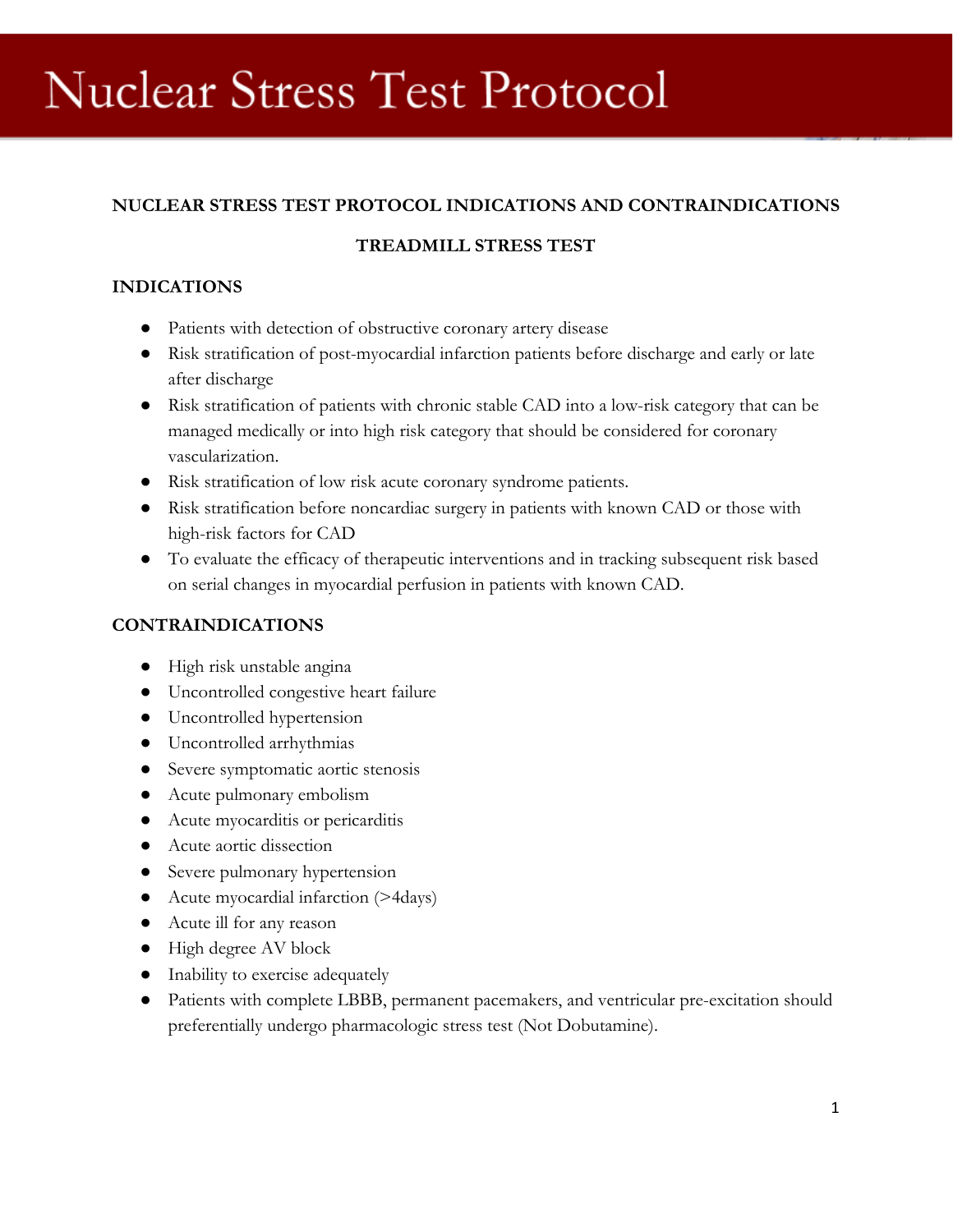## **INDICATIONS FOR EARLY TERMINATION OF TREADMILL**

- Moderate-to-severe angina pectoris
- Marked dysnea or fatigue
- Patients request to terminate the test
- Excessive ST depression (>2mm)
- ST elevation (>1mm)
- Sustained supraventricular or ventricular tarchycardia
- Development of LBBB
- Drop in systolic blood pressure of >10mm Hg from baseline
- Hypertensive response systolic  $>230$  and diastolic  $>110$ )

# **ADENOSINE STRESS TEST**

#### **INDICATIONS**

- Inability to perform adequate exercise due to non-cardiac physical limitations
- Baseline EKG abnormalities like LBBB and ventricular pre-excitation

### **CONTRAINDICATIONS**

- Asthmatic patients with ongoing wheezing should not undergo adenosine stress test
- Second- and third- degree AV blocks without a pace maker
- Systolic pressure less than 90mm Hg
- Recent use of Dipyridamole or Dipyridamole medications
- Any known hypersensitivity to adenosine
- Profound sinus bradycardia (heart rates  $> 40$  B/Min)

#### **INDICATIONS FOR EARLY TERMINATION OF ADENOSINE INFUSION**

- Severe hypotension (systolic  $\leq 80$ mm Hg)
- Development of second degree or complete heart block
- Wheezing
- Severe chest pain associated with ST depression of 2mm or greater
- Patients request to stop